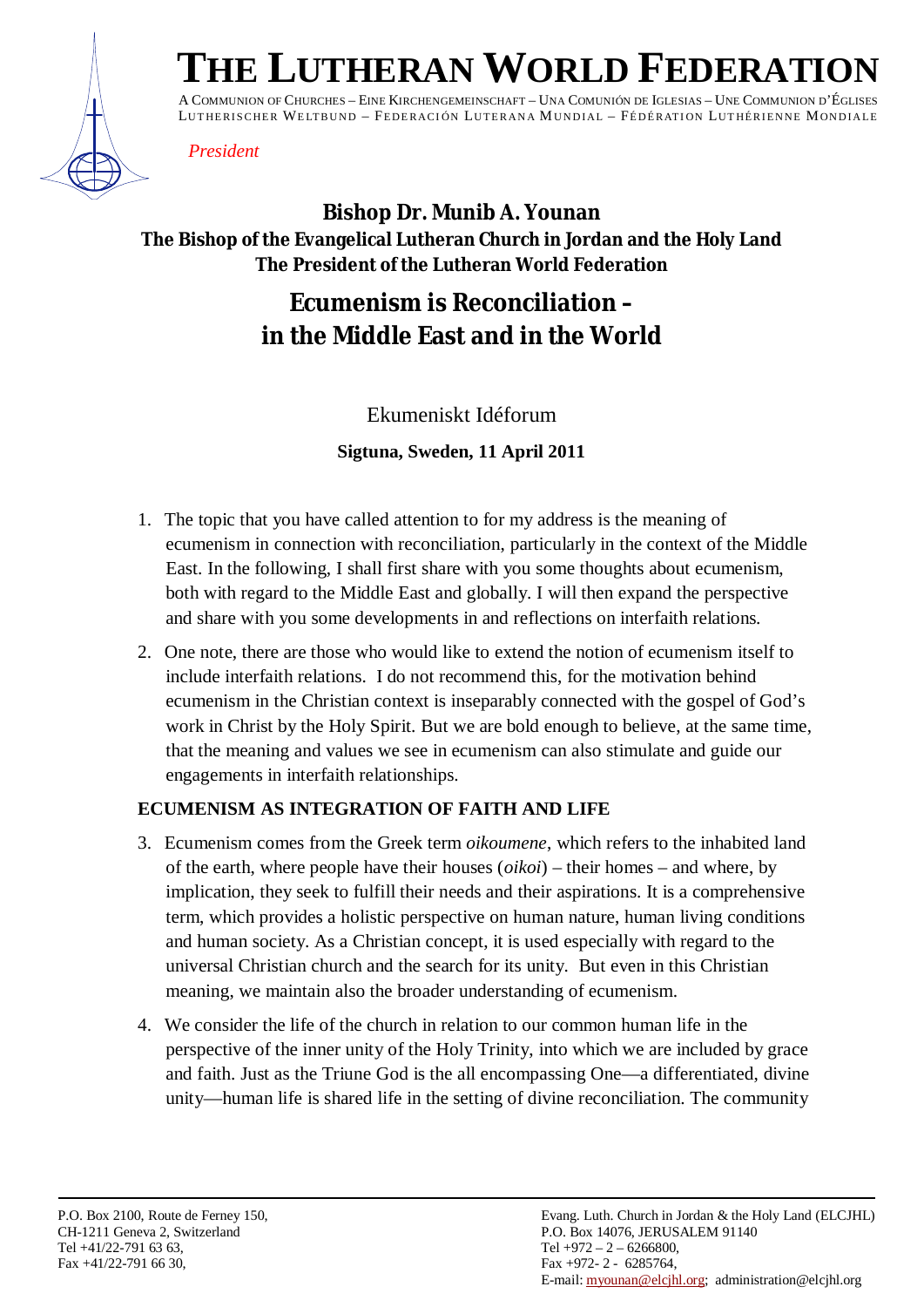of the church, which is human life in a complex God-given unity, is not only a unity in diversity, but a unity in *reconciled* diversity.<sup>1</sup>

- 5. What do I mean by saying that "ecumenism *is* reconciliation?" The answer is as simple as it is true: Ecumenism happens when, and only when, there are partners who intentionally seek to establish or further pursue relationships aimed at increased mutual communication and understanding. Such processes presuppose a) a certain level of commonality between the partners. They also presuppose b) the existence of differences. These differences normally constitute the focus of dialogue and the challenges in relations. An important third factor is c) the motivation to pursue an ecumenical process with a view to overcoming divisive factors, i.e. with a view to reconciliation. Fourthly, d) ecumenical dialogue is led by the Holy Spirit, who works is us to see Christ in the other and to achieve convergences. Finally, as always, there is a blend of theological and historical factors at work in the development of ecumenical relations.
- 6. In the history of the ecumenical movement, we have continuously struggled with the relationship between the spiritual and the human dimensions of the church. Take the two movements that developed during the early part of the 20<sup>th</sup> Century: *Life and Work*, and *Faith and Order*.
- 7. The *Life and Work* unit was established first in 1925 under the theme "Doctrine divides but service unites." When the *Faith and Order* unit was established in 1927, it was done so in order that it might complement the *Life and Work* unit in providing a platform for joint theological discussions and efforts within the church on matters of faith, order and worship for the sake of common mission. Because of their complementary work and mission, these two units merged in 1948 to become the World Council of Churches (WCC). In 1961, the WCC once again expanded in its ecumenical work, when the International Missionary Council merged with it.

#### **ECUMENISM AS THE IMAGE OF RINGS EXPANDING IN WATER**

- 8. Ecumenism is an essential part of the nature and mission of the church itself. The unity for which ecumenism strives is not apart from the unity that is sought by the church—the unity by which the church wishes to be recognized. The unity established in Word and Sacrament within a single congregation is the same as that which unites the congregations of a church body, and the same as that which drives the pursuit of unity among churches of differing traditions and confessions.
- 9. As such, Ecumenism can be likened to the image of ever-expanding rings in water. Ecumenism on the local level is a God-given gift in Christ by the Holy Spirit. More often than not, it grows naturally between the churches of a community. It is neither a result of dialogue, nor negotiation, but the result of lives lived together in community, overlapping and interconnected.

 $<sup>1</sup>$  The term is, as we know, especially common among Lutherans, having emerged from the Institute for</sup> Ecumenical Research in Strasbourg, and affirmed by the LWF Assembly in Dar-es-Salaam in 1977.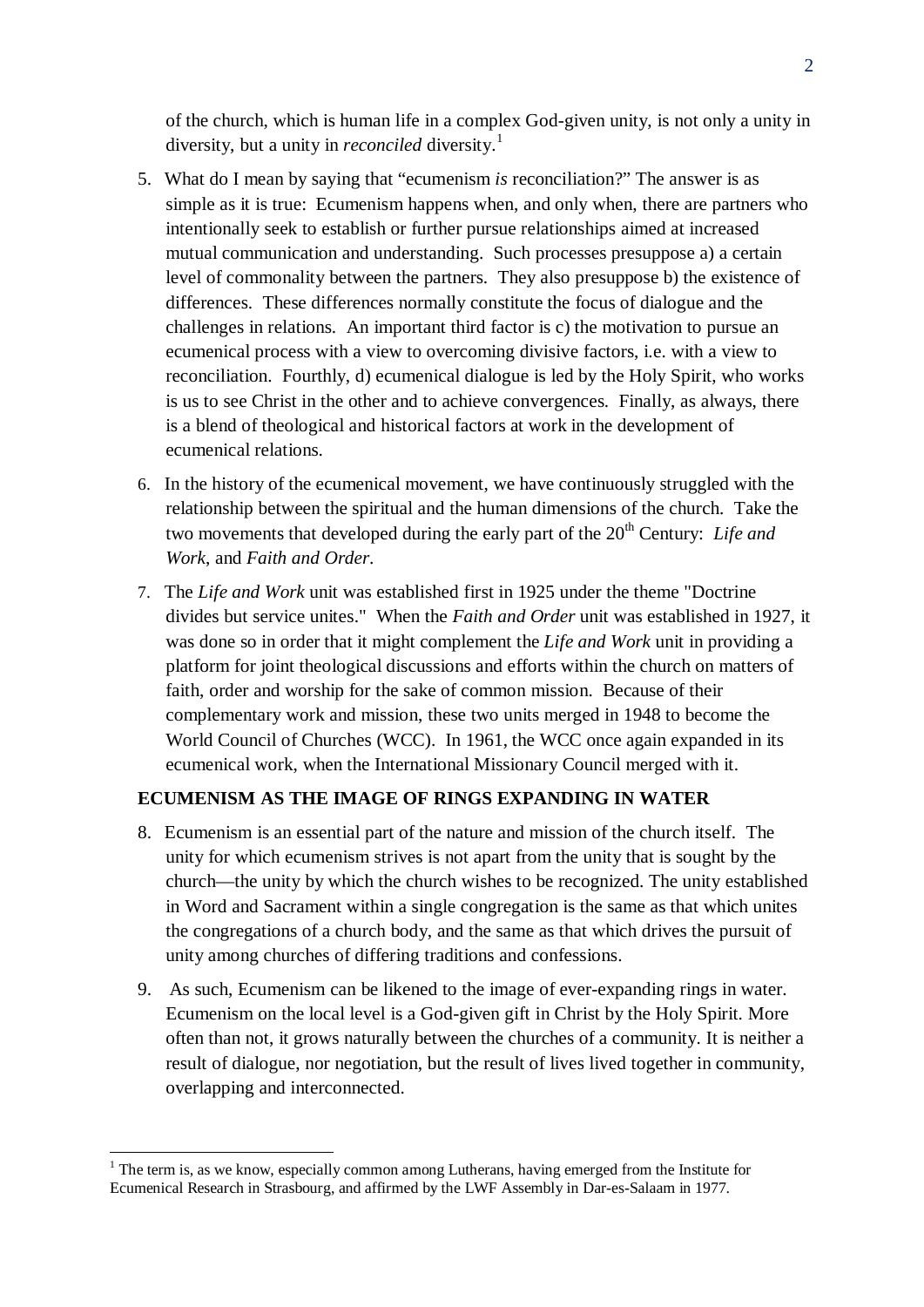- 10. Ecumenism on a broader level necessarily enters deeper into issues of theology and doctrine. We praise God for the ecumenical work and agreements that church bodies have come to, especially in the reciprocal recognition of Baptism in the name of the Triune God. Baptism is an expression of God's pure grace, received in faith. It is not a product of human theological endeavor. But Baptism is, certainly, an appropriate subject for ecumenical theological reflection.
- 11. I am very pleased therefore, that the current phase of the Roman Catholic Lutheran dialogue, "The Lutheran – Roman Catholic Commission on Unity," seeks precisely to clarify what mutually recognized Baptism means in regard to ecumenism. This is a crucial matter, not only within the professional ecumenical sphere, but also, within the pastoral sphere. For families in which more than one denomination is represented, the Sacrament of Holy Communion becomes a source of pain when members of the same family are not welcomed to the Table, even though their Baptism is recognized. This sacramental discrimination is in opposition to the source of life and hope that is essential to Sacrament.
- 12. Because of the significance of this issue, an issue that is close to the heart of many Christian families, I raised the issue of Eucharistic hospitality in my address to Pope Benedict XVI when he received the Rev. Martin Junge, General Secretary of the LWF, and myself as part of a small LWF delegation in December of 2010. And I again raised the issue with the Ecumenical Patriarch of the Orthodox Church in March of 2011.
- 13. It is my sincere hope that, out of our ecumenical relationship with both the Roman Catholic and Orthodox Churches, we will achieve increased openness for mutual Eucharistic hospitality for the baptized who, we believe together, have been incorporated into Christ, as stated by the Congregation for the Doctrine of the Faith in the declaration *Dominus Iesus* (2000):

[T]hose who are baptized in [the ecclesial] communities are, by Baptism, incorporated in Christ and thus are in a certain communion, albeit imperfect, with the Church. Baptism in fact tends per se toward the full development of life in Christ, through the integral profession of faith, the Eucharist, and full communion in the Church.

If we are already incorporated into Christ through baptism, what more can be required for Eucharistic hospitality, on occasion, as we await the fullness of Christian unity?

#### **ECUMENISM AS RECONCILIATION**

- 14. I believe it is vital that we, as Lutherans, maintain a clear focus on the theological core of ecumenism, that is, our unity in Christ. For it is only with our unity in Christ at our core that we can properly base our commitment to the ministry of reconciliation, transcend our own boundaries, and engage in mutual acceptance and affirmation.
- 15. In his treatise "The Blessed Sacrament of the Holy and True Body of Christ, and the Brotherhoods," Luther criticizes the "brotherhoods" of his time for being guild-like societies Luther considered exclusivist and self-indulgent. Over and against these so-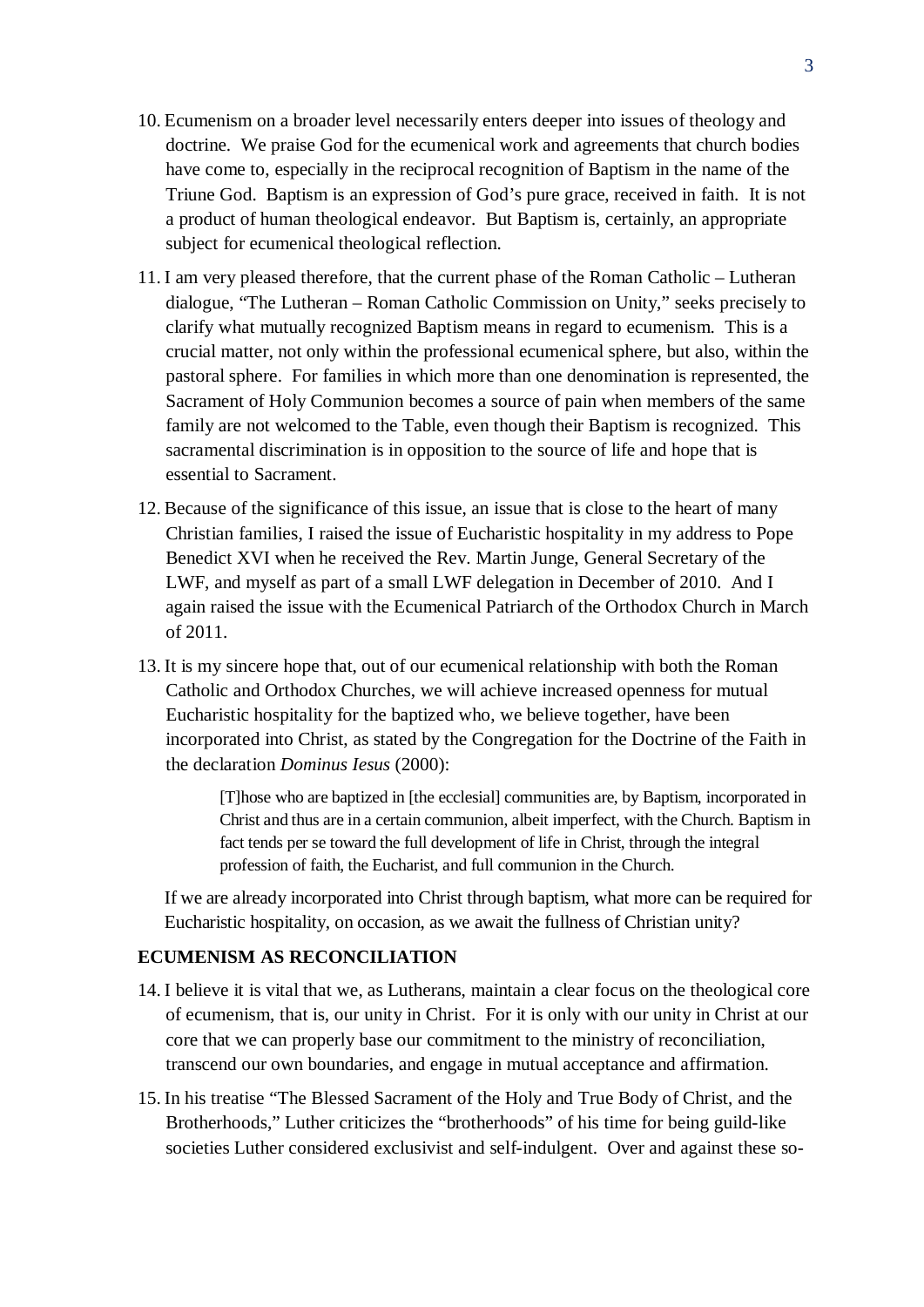called "brotherhoods" Luther describes the sacramental community of the church, which Luther calls the "one spiritual body":

The significance or effect of this sacrament is fellowship of all the saints … Hence it is that all saints are one spiritual body, just as the inhabitants of a city are one community and body, each citizen being a member of the other and of the entire city … This fellowship consists in this, that all the spiritual possessions of Christ and his saints are shared with and become the common property of him [or her] who receives this sacrament. Again, all suffering and sins also become common property; and thus love engenders love in return and [mutual love] unites.<sup>2</sup>

16. Luther further develops the perspective of the unity that follows from offering ourselves with Christ. Such is a real unity of human beings, which emerges from our identification with Christ and Christ's sacrifice:

> When Christ instituted the sacrament, he said, 'This is my body which is given for you, this is my blood which is poured out for you. As often as you do this, remember me.' It is as if Christ were saying, 'I am the Head, I will be the first to give myself for you. I will make your suffering and misfortune my own and will bear it for you, so that you in turn may do the same for me and for one another, allowing all things to be common property, in me and with me.' [We] must make the evil of others our own, if we desire Christ and Christ's saints to make our evil their own. Then will the fellowship be complete, and justice be done to the sacrament. For the sacrament has no blessing and significance unless love grows daily and so changes a person that he [or she] is made one with all others. $3$

- 17. By this interpretation of the Sacrament of Holy Communion, an essential link is realized between Christ's sacrifice, faith in the forgiveness of sins and the commitment of believers to each other.
- 18. In light of this essential link, it is important to mention the significance of forgiveness where our own relational history has included condemnations that have inflicted longstanding pain. In an action taken by the LWF Eleventh Assembly in Stuttgart in July 2010, the Lutheran communion formally presented a petition to the Anabaptists repealing the condemnations spoken and written by Lutherans in the time of the Reformation and asking for forgiveness for the persecution and killing by Lutherans at that time. Set amidst worship, this significant moment of confession and forgiveness was not only a very emotional moment for those present at the Assembly, but also a moment of great significance for the present and future relations between Lutherans and Mennonites/Anabaptists.
- 19. Recall also the actions taken by the Lutheran World Federation and the Roman Catholic Church in Augsburg in 1999, when, as part of the signing of the "Joint Declaration on the Doctrine of Justification" (JDDJ), the two parties declared that their

<sup>&</sup>lt;sup>2</sup>,,The Blessed Sacrament of the Holy and True Body of Christ, and the Brotherhoods." LW 35 p. 50–51.<br><sup>3</sup> The Blessed Sacrament p. 57–58.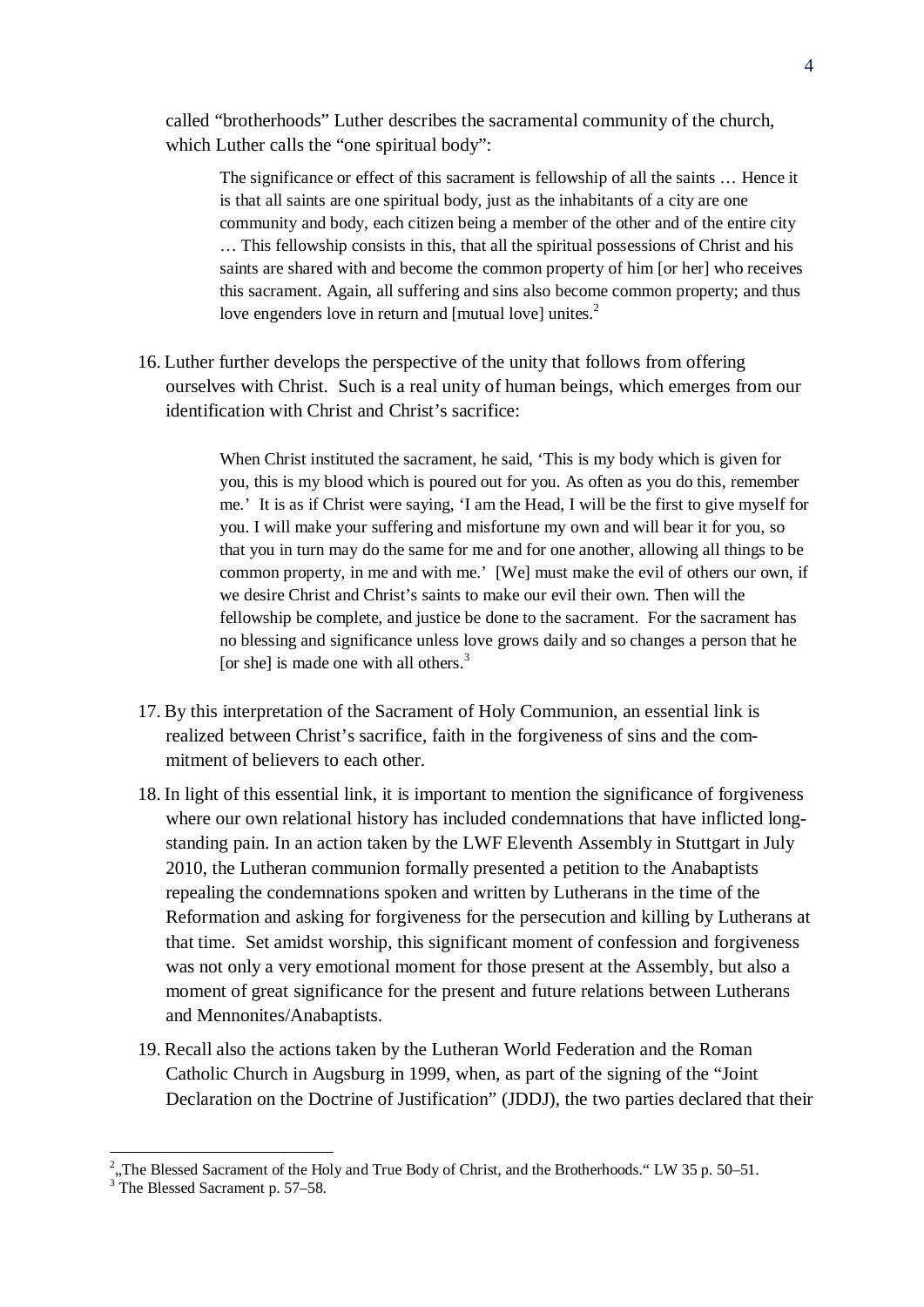historical mutual condemnations in the area of justification were now refuted in the shared understanding expressed in the JDDJ.

- 20. And finally, we recall the Leunberg Agreement of 1973. Signed by the Lutheran, Reformed, and United churches in Europe, it was the first ecumenical agreement that formally dealt with mutual condemnations from the time of the Reformation. In its signing, the Leunberg Agreement opened the way for ecumenical relationships among Protestants in Europe and beyond.
- 21. In true confession and honest repentance the way of reconciliation is made possible, and in the journey toward forgiveness our community in Christ is deepened. And when our Ecumenical community in Christ is reconciled through confession and forgiveness, ecumenism truly becomes synonymous with reconciliation.

#### **THE REAL PRESENCE AND THE RINGS IN THE WATER**

- 22. Let me, however, return briefly to the image of expanding rings in water. What is at the center? Who or what is the drop that is the impetus for the ripples? The drop can be none other than the very presence of God incarnate and among us in the Word become flesh, Jesus Christ, in whom we are united by the Holy Spirit through faith. In the same way within our Lutheran tradition, we proclaim the real presence of Christ's body and blood "in, with, and under" the visible elements of bread and wine in the Sacrament of Holy Communion by the power of the Word.
- 23. In the true presence of Christ received in Holy Communion we are joined with Christ and with the whole Communion of Saints across time and space. And just as the means of grace effected in Holy Communion are not only proclaimed, but visible, so must our own proclamation of the Word of God be tangible in deed. It is this very dichotomy that plays a central role in the apostle Paul's first letter to the congregation in Corinth, where the diaconal practice of the congregation is undermining the unity of the Lord's Supper and, in turn, the unity of the church:

Now in the following instructions I do not commend you, because when you come together it is not for the better but for the worse. For, to begin with, when you come together as a church, I hear that there are divisions among you; and to some extent I believe it… When you come together, it is not really to eat the Lord's supper. For when the time comes to eat, each of you goes ahead with your own supper, and one goes hungry and another becomes drunk. What! Do you not have homes to eat and drink in? Or do you show contempt for the church of God and humiliate those who have nothing? What should I say to you? Should I commend you? In this matter I do not commend you! (1 Cor. 11:17-22)

- 24. And let us also not forget Luther's words quoted earlier: "For the sacrament has no blessing and significance unless love grows daily and so changes a person that he [or she] is made one with all others." In both Paul and Luther the absolute inseparability of faith from service in the life and mission of the church is reiterated.
- 25. And yet there are some who wish to separate these two dimensions of the Christian life asserting that one (the means of grace) is necessary to the church, whereas the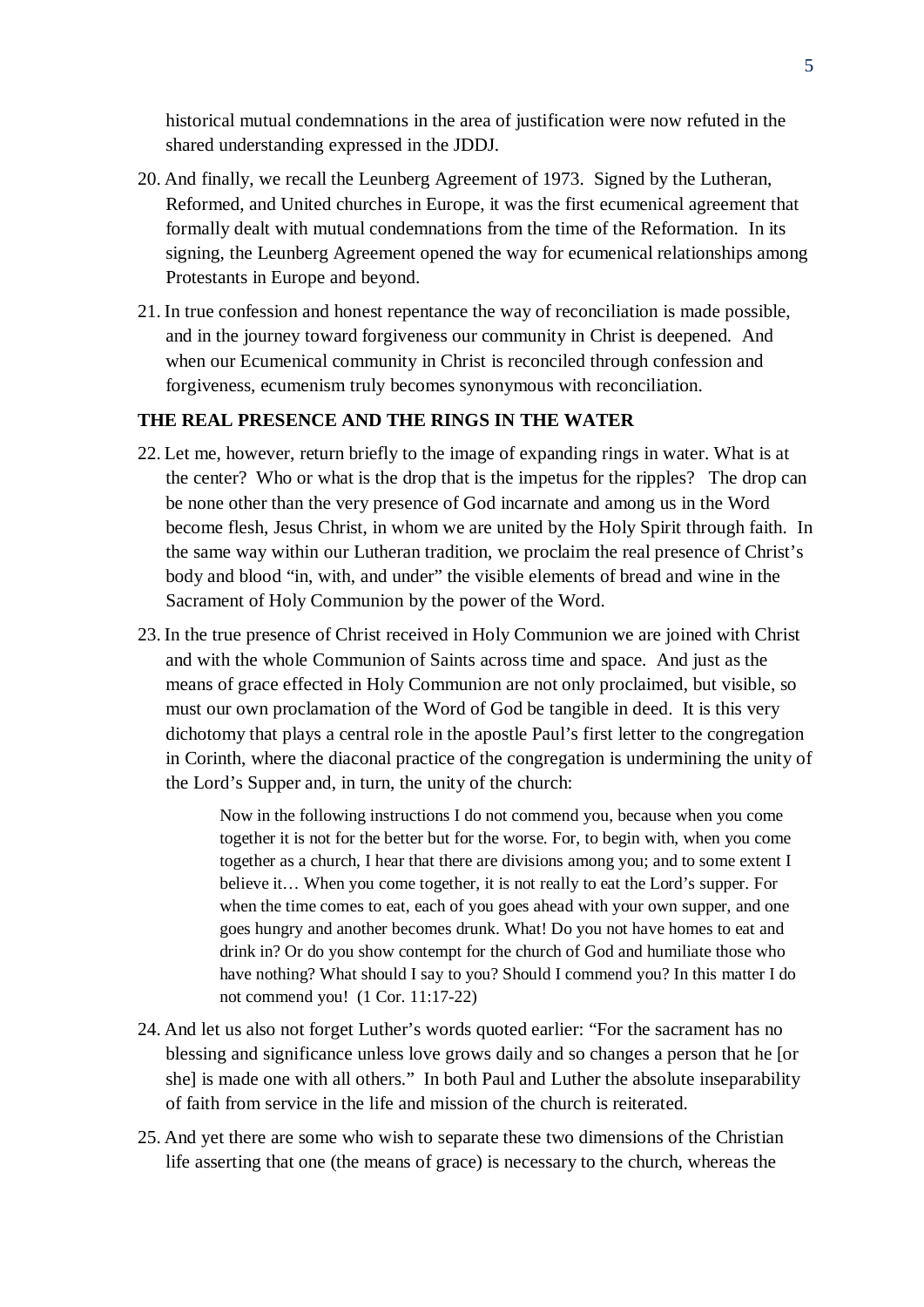other (diakonia) is good, but not necessary. Conversely, there are those who will readily affirm and promote the necessity of diakonia and the work of specialized ministries, but are very reluctant to affirm the vital need for Word and Sacrament in the mission of the church. Truly I tell you, both faith and service are necessary and, indeed, essentially interrelated to the mission of the church.

#### **TESTING FAITH BY ITS FRUITS**

26. Let us now turn for a moment to Christ's words about the tree and its fruits.

'Beware of false prophets, who come to you in sheep's clothing but inwardly are ravenous wolves. You will know them by their fruits. Are grapes gathered from thorns, or figs from thistles? In the same way, every good tree bears good fruit, but the bad tree bears bad fruit. A good tree cannot bear bad fruit, nor can a bad tree bear good fruit… Thus you will know them by their fruits.' (Matthew 7:15-20)

- 27. With these words, Christ encourages his disciples to beware of those who claim to represent that which is good. And the judge shall be their fruits—does that which is proclaimed in word made present in practice, so that life is promoted in hope, in love and in community. As with Word and Sacrament, it is only in conjunction with the visible embodiment of the proclaimed word that the message is judged 'good.'
- 28. Once again, the unity of faith with diakonia and diakonia with faith is necessitated. And, in this lies the essential relationship between the drop of water and the expanding rings, not only in application to the beliefs and values of individual church bodies, but to ecumenical relationships, interfaith relationships, to human life and community indeed, the rings expand ever outward to country, to government, to culture, and throughout the world. "You will know them by their fruits."
- 29. The true realization of this perspective is essential in the Middle East, even as it is essential everywhere. We have no use for faith without service. We have no use for a tree that fails to produce good fruit. We have had enough of impressive-sounding plans and rationales that fail to bring forth constructive fruit. It is constructive fruit for which we now wait, and by which we continue in hope. And I truly believe that much constructive and 'good' fruit is found in the ecumenical movements of the Middle East.

#### **CHURCHES AS INSTRUMENTS OF PEACE IN THE ARAB WORLD**

- 30. **The Ottoman Firman 1852.** The beginnings of the modern ecumenical movement in the Middle East can be traced back to the Ottoman "Firman" of 1852. In this regulation, the Ottoman Sultan defined the rights of pre-eminence to the holy places of Jerusalem and Bethlehem. Confirmed by the Treaty of Berlin of 1878, this regulation established the *Status Quo* agreement guaranteeing the rights and freedoms of all Christian church bodies with regards to access and worship within the Church of the Nativity in Bethlehem and the Holy Sepulchre in Jerusalem.
- 31. **Common dates for ecumenical celebration of Christmas and Easter.** These holy places offer for Christians living here, and those visiting as pilgrims, the opportunity to gather with the great cloud of witnesses who have worshipped in these places for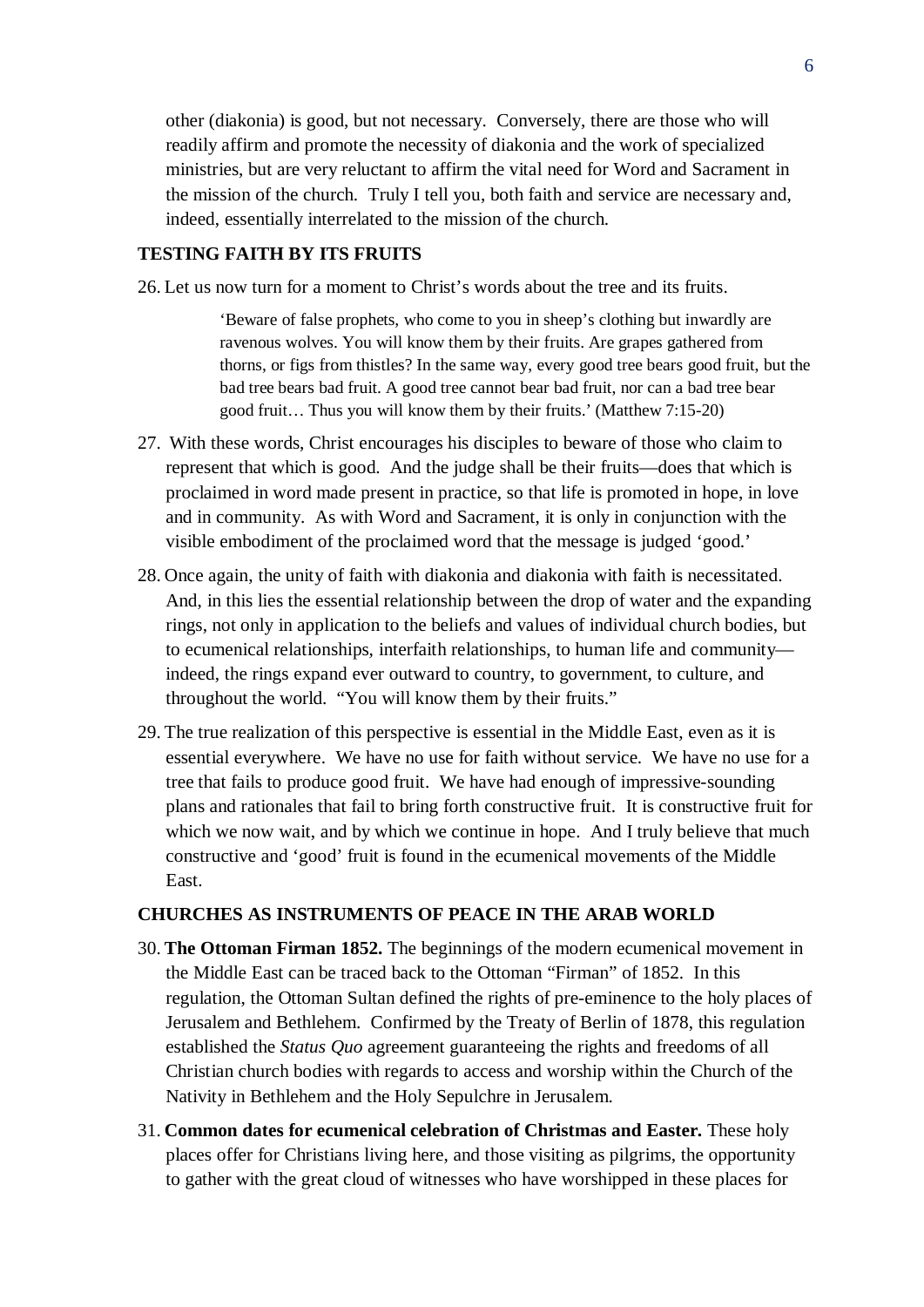two thousand years. Yet, long-standing traditions can be a source of tension, making everyday ecumenical life difficult. It is therefore significant that, while I was still a parish pastor in Ramallah, in 1993 the local Christians came together and agreed to celebrate Christmas and Easter ecumenically on a common date. But in Jerusalem, in Bethlehem, in Nazareth, and in much of the world, we continue our celebrations not only separated by our traditions, but by the way in which we each determine the date our celebrations. Conversation as to how we might determine common dates for the celebration of Christmas and Easter have been on the table for a long time now, and helpful proposals have been presented. But a mutually agreeable solution has yet to be found.

- 32. It is my vision that the Christians in the Middle East, along with the WCC, the Vatican, the LWF and other world church communions will work together to assign Christmas according to the Gregorian calendar and Easter according to the Julian calendar, in following the decisions of the Council of Nicea that called to follow Jerusalem time, so that our common celebration of Christmas and Easter may become a sign of our common witness in a multi-religious and multi-cultural world.
- 33. **Patriarchs and Heads of Local Christian Churches in Jerusalem.** And yet we have found significant ways in which to work together as the Patriarchs and Heads of Local Christian Churches in Jerusalem. Since soon after the beginning of the first Intifada in 1987 we have come together often to discuss issues of common concern, such as the emigration of Christians, the rise of Christian Zionism, and the relationship between church and state. We have also come together in order that we might, as one, issue joint statements and pastoral letters. Between 1988 and 2008 (the siege of Gaza) sixty-eight joint public statements were issued on the situation of *Christians in the Holy Land*, and especially in Jerusalem. Among the significant statements made have been the 1994 statement on "The Significance of Jerusalem" and the 2006 statement on "The Status of Jerusalem," a statement on the emigration of Christians, the endorsement of the *Ecumenical Accompaniment Program in Palestine and Israel* and the endorsement of the "Kairos Palestine Document."
- 34. We are in a very difficult phase of our lives in the region generally. And, at times, we struggle as Heads of Churches to achieve results. And yet, the communication and fellowship that exist among us is an important instrument for unity in Jerusalem. Our relationships are ones of trust. And so I want to stress that, even if our fruits are not bountiful or prominent, and even though our common tree is small, I know that tree is good, because our fruits, small though they are, are good. And we hope and pray that growing conditions will improve, and our tree will blossom and grow ever greater.
- 35. **The issue of Palestinian Christian Emigration.** The most pressing issue facing the Palestinian Church today is Christian emigration, with Christians now numbering less than 1.7 % of the population, a vast decrease from the 10 % prior to the events of 1948. Surveys about this phenomenon have shown the three reasons most commonly given for emigration to be: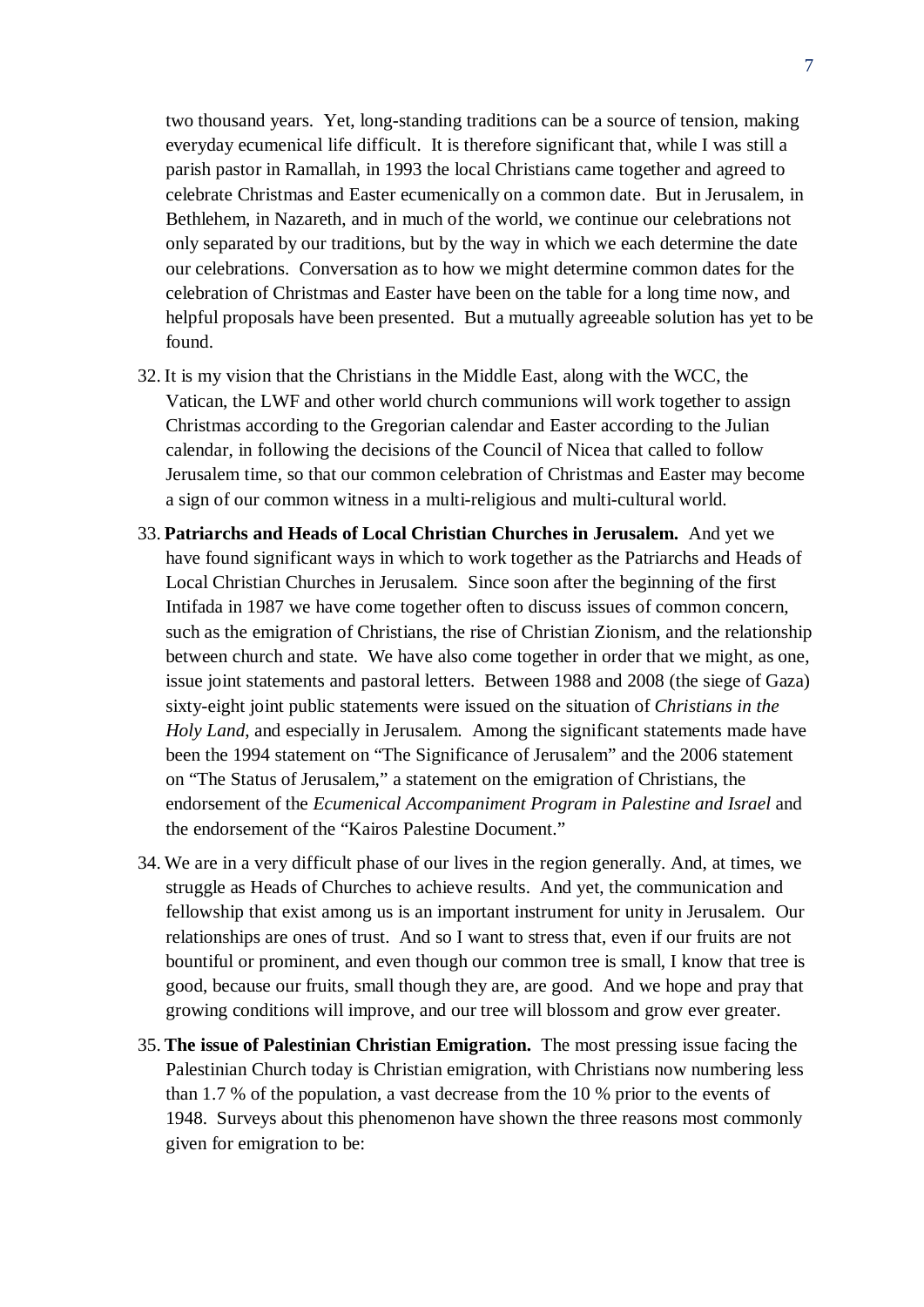- i. the continued unsettled political situation and the absence of a horizon of peace and justice; $4$
- ii. lack of jobs; and
- iii. the growth of extremism among both Palestinians and Israelis.
- 36. We as the church are stressing a number of essential programs in order to face the problems of emigration, such as:
	- i. community based education;
	- ii. assistance in finding jobs;
	- iii. the building of affordable and secure housing, such as the Mount of Olives Housing Project; and
	- iv. the strengthening of Christian institutions serving every human being regardless of ethnicity, religion, or nationality.
- 37. In response to the problem of emigration, my church has also initiated a program to develop leadership skills in young people and seeks to continue to meet the spiritual as well as material needs of its people and its communities in this Holy Land context as it has done so throughout its history. At the same time we appeal to all of our accompanying churches to walk with us to encourage our people not to emigrate.
- 38. For the Arab Christians are the guarantee of a democratic modern civil society that respect human rights, gender issues, freedom of religion and freedom of minorities in the Middle East, as well as the guarantee that the Middle East conflict will not become a conflict of religion, but remain a political conflict working for peace and justice for all. Truly I ask: what would the Middle East be without a Christian presence?
- 39. We are very thankful for the special Vatican Synod held in October 2010 on the subject of Christians in the Middle East and for the recommendations that have come from this Synod. My vision, which I shared with Pope Benedict XVI in December when we met is that, from this Synod, out of ecumenical dialogue, the Vatican together with the World Council of Churches and other world church communions will come together in developing a strategy for a concerted effort for Christians in the Middle East.
- 40. **The Ecumenical Accompaniment Programme in Palestine and Israel (EAPPI).** During the second Intifada and incursion of Palestinian lands by the Israeli army with an extreme escalation of violence, we as leaders of local churches called upon the world for help to "Come and See!" (John 1:46). By September 2001, the WCC Executive Committee recommended to "*develop an accompaniment programme that would include an international ecumenical presence,*" would build upon the experiences of the Christian Peacemaker Teams, and would be closely linked to and owned by the local churches, while being administered by the WCC.

<sup>4</sup> Closures, difficulties in obtaining travel permits, and the 25-foot separation wall are just some of the obstacles for our members under occupation.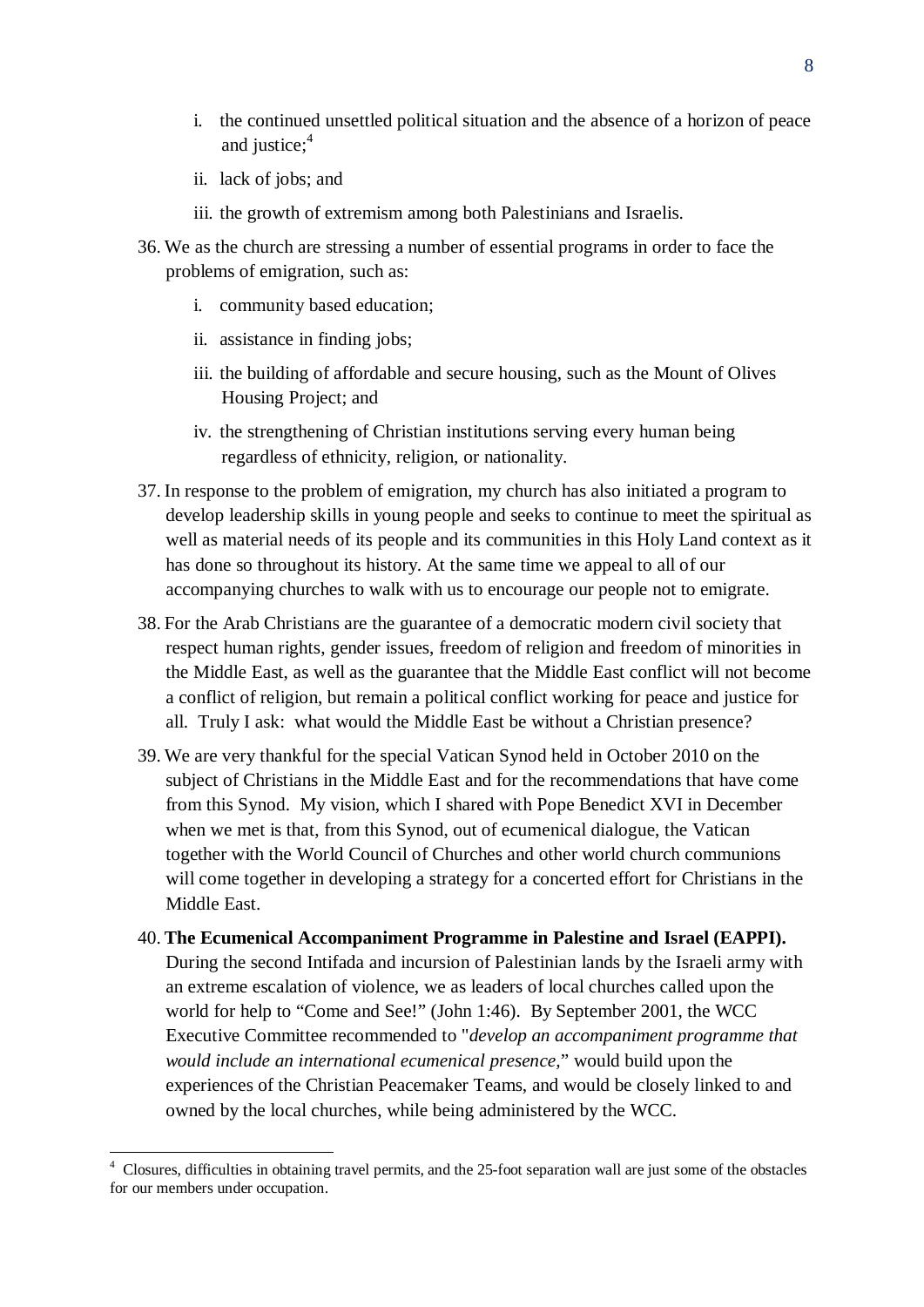- 41. In February 2002, the EAPPI was officially launched. We had searched for words and actions to embody this call, which would be more than "monitoring". What we called for in the end was "accompaniment," which has a broad biblical and theological background—walking together and breaking bread together as Jesus and the Emmaus disciples in Luke 24. Accompaniment seeks justice, shows compassion, and calls for truth-telling that transcends public political rhetoric and rationales.
- 42. Now after nine years we have been blessed with 39 groups comprised of nearly one thousand accompaniers. These EAPPI members, divided into teams of four or five, have each spent three months living, experiencing occupation, observing, and bearing witness in Hebron, Bethlehem, Jerusalem, Jayyus, Tulkarm, and Yanoun. EAs provide a protective presence to vulnerable communities, monitor and report human rights abuses and support Palestinians and Israelis working together for peace. When EAs return home, they campaign for a just and peaceful resolution to the Israeli/ Palestinian conflict through an end to the occupation, respect for international law, and implementation of UN resolutions. As such, they become an ecumenical human chain working for justice, peace and reconiliation.
- 43. **The Kairos Palestine Document: A Moment of Truth –A word of faith, hope, and love from the heart of the Palestinian suffering.** The Kairos Document was presented to the world community on December 11, 2009. Kairos is a movement of grassroots Christians, not a document of the Heads of Churches. At the request of our members the leaders have endorsed this statement because it promotes faith, hope, and love and answers the queries of many Palestinian Christians in their reading and interpretation of biblical texts. Its importance stems from the sincere expression of the concerns of the people and their view of this moment in history in which we are living. It seeks to be prophetic in addressing things as they are without equivocation and with boldness, in addition it puts forward an end to the Israeli occupation of Palestinian land and all forms of discrimination as the solution that will lead to a just and lasting peace. This document is the first of its kind daring to speak publicly on Non-violence, and teaches the Palestinian people to see the image of God in the Israeli people.
- 44. **Week of Prayer for Christian Unity.** One of the highlights of our life together in Jerusalem is the celebration of the Week of Prayer for Christian Unity. I know that this is a worldwide initiative, but in Jerusalem and in the Middle East it is truly an ecumenical week with great energy and intention behind it. Each afternoon during the week in January, hundreds of our members of all denominations crowd into a different church to pray and sing, to hear God's word, and to share in fellowship. This year the World Council of Churches and the Vatican Pontifical Council for Promoting Christian Unity requested that the worship materials for the worldwide celebration be prepared by Palestinian Christians in Jerusalem, remembering the first Pentecost, the focus of the week was on the unity through "the Apostles' teaching, the breaking of break, fellowship, and prayer" (Acts 2:42).
- 45. **World Day of Prayer.** Similarly, our women of all denominations take the lead in joining together in World Day of Prayer Services. In 1998 they wrote the program for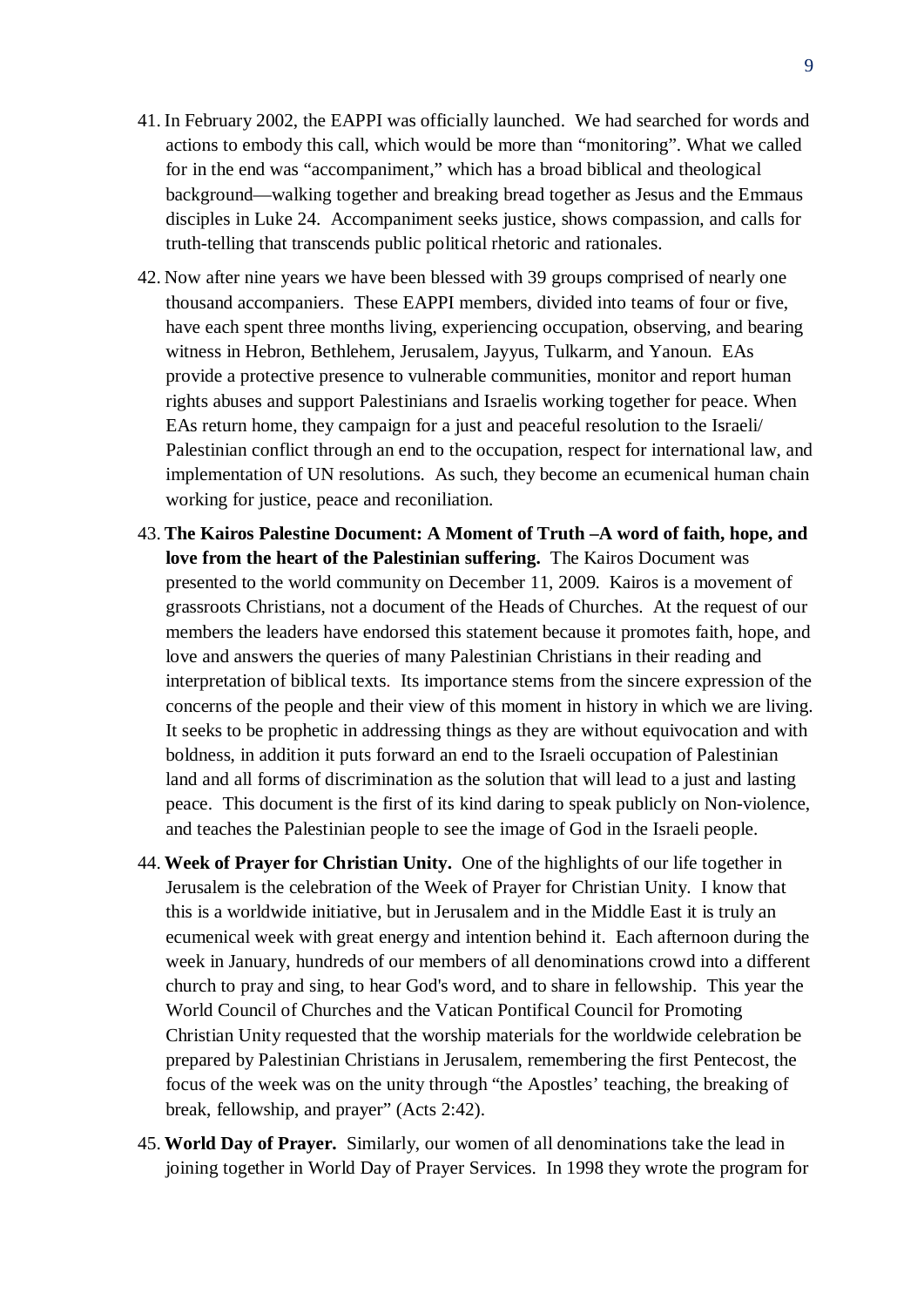women throughout the world. These services play an important role in bringing our churches closer together.

- 46. **The Middle East Council of Churches (MECC).** Another instrument toward Christian unity is the Middle East Council of Churches (MECC) founded in 1974. It continues to be the only platform for full ecumenical cooperation in the region with representatives from all four Christian families: the Oriental Orthodox, the Eastern Orthodox (Chalcedonian), the Catholic and the Evangelical Churches.<sup>5</sup>
- 47. The MECC grew out of various interchurch developments in the Middle East dating back to a 1902 encyclical issued by the Ecumenical patriarch in Constantinople raising the issue of Christian unity and Orthodox relations with Roman Catholics and Protestants.
- 48. From the mid-1920s until the early 1960s the mantle of ecumenism was carried by missionaries living and working in the Jerusalem area who worked together in forming the cooperation that became the *Near East Christian Council* in 1956.
- 49. By the early 1960s the mission agencies ceded their involvement in favor of churches acting as agents of mission, and in 1962 a fellowship called the *Near East Council of Churches* was formed.

5 *Oriental Orthodox Churches:* The Coptic Orthodox Church The Armenian Apostolic Church - Catholicosate of Cilicia The Syrian Orthodox Church of Antioch and all the East

*Eastern Orthodox (Chalcedonian) Churches:* Greek Orthodox Patriarchate of Alexandria and All Africa Greek Orthodox Church of Antioch and All the East Greek Orthodox Church of Jerusalem Greek Orthodox Church of Cyprus

*Catholic Churches:* Maronite Church of Antioch Greek Catholic Melchite Church of Antioch, Alexandria and Jerusalem Armenian Catholic Church of Cilicia Syrian Catholic Church of Antioch Coptic Catholic Church of Alexandria Latin Patriarchate of Jerusalem Chaldean Catholic Church of Babylon

*Evangelical Churches:* The Evangelical Synod of the Nile Union of the Armenian Evangelical Churches in the Near East National Evangelical Synod of Syria and Lebanon National Evangelical Union of Lebanon Episcopal Church in Jerusalem and the Middle East Evangelical Lutheran Church in Jordan and the Holy Land National Evangelical Church in Kuwait The Synod of the Evangelical Church in Iran Evangelical Church in Sudan Episcopal Church in the Sudan Presbyterian Church in the Sudan Protestant Church in Algeria Eglise Reformée de France en Tunisie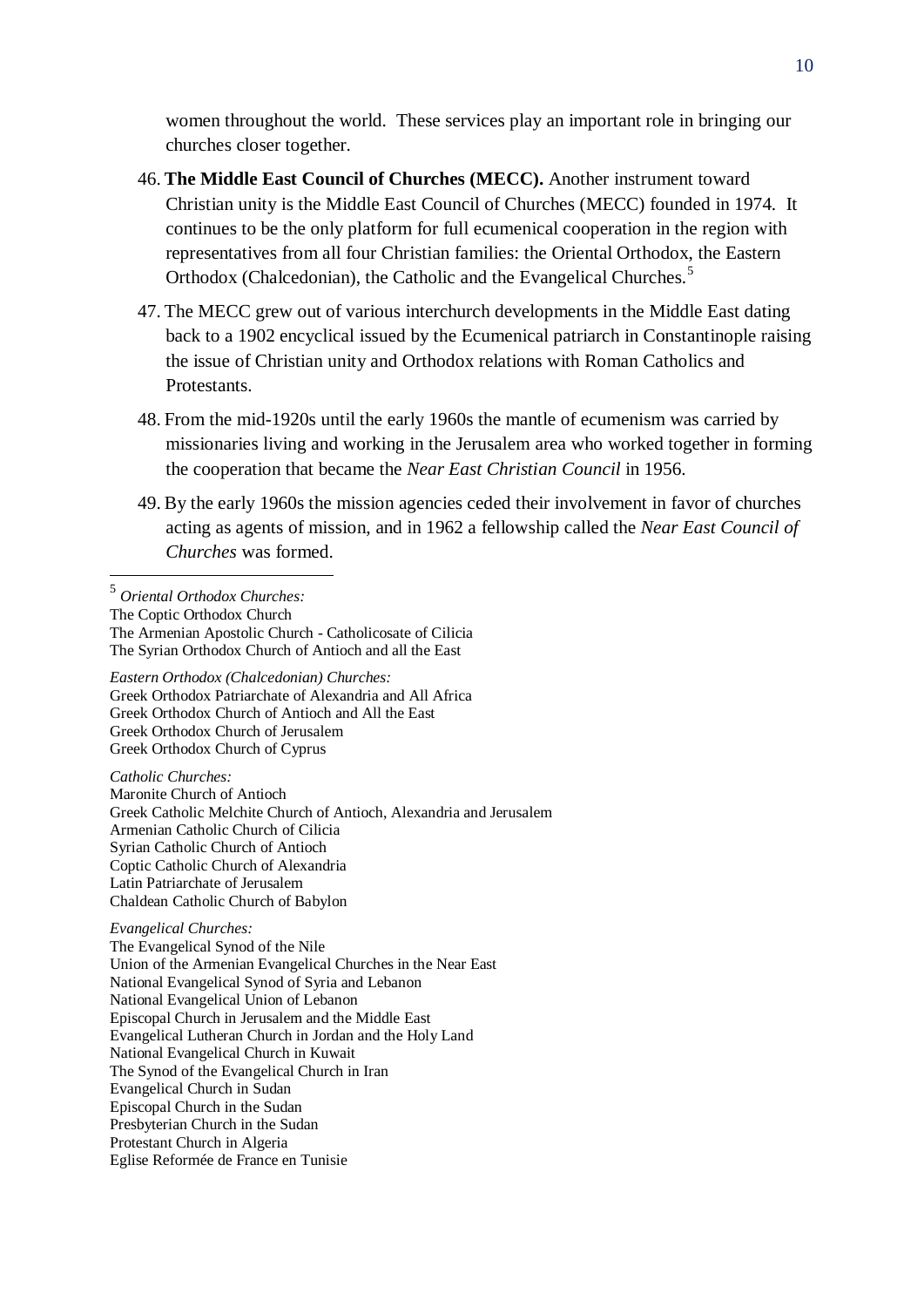- 50. These intensified contacts and dialogues between Protestant churches and Eastern and Oriental Orthodox churches in the region brought about significant processes of reconciliation and healing among the churches, and in May 1974 the *Middle East Council of Churches* came into being. And the process of reconciliation continued to grow. In 1990 the seven Catholic churches of the Middle East joined the MECC as its fourth family. Finally, the Middle East Council of Churches was a fully inclusive council.
- 51. The MECC has continued to bring our churches together in a significant way, and it has opened many doors of communication among members. Currently the MECC is in crisis for various different reasons, including reasons relating to finance and structure, but strong attempts are being made by the local churches to revive it on the basis of its uniqueness and significance. It remains that the MECC is the main framework of ecumenism for the mainline churches in the Middle East, and this crisis has motivated all member churches to work together in claiming local ownership and stake in the MECC. It is my vision that the newly emerging structure of the MECC will concentrate on the Christian presence and witness in the Middle East, promoting ecumenical spirituality and diakonia with a basis in the self-understanding of the local churches, while providing common ground for Christian-Muslim interfaith dialogue.
- 52. **Fellowship of Middle East Evangelical Churches (FMEEC).** The Fellowship of Middle East Evangelical Churches (FMEEC) is an association of Reformed, Anglican, and Lutheran churches in the Middle East who confess one God—Father, Son and Holy Spirit—and one Lord and Saviour, Jesus Christ. They hold the Holy Bible to be the sole foundation for Christian doctrine. They confess justification by the grace of God through faith in Jesus Christ, and good works as the fruit of faith. The objectives of the Fellowship are to strengthen the mission and ministry of the Protestant churches; to promote leadership training and formation of the laity of both men and women; and to bring the member churches to a closer unity through working and learning together.
- 53. There has been a long tradition of motivation for unity among the Evangelical churches in the Middle East. The Evangelical churches were active in the developments throughout the  $20<sup>th</sup>$  Century among the missionary organizations, which eventually led to the establishment of the MECC, (cf. above). But the member churches of the MECC are not in full communion. Therefore, the quest for unity remains a priority for FMEEC. In 2005 a proposal, actively promoted by the ELCJHL, was launched which aimed at a formal agreement between the churches of the Reformed and Lutheran traditions in FMEEC. In January 2006 *The Amman Declaration of Lutheran and Reformed Churches in the Middle East and North Africa*, a full-communion agreement between these churches, was signed. This agreement establishes the mutual recognition of Baptism, Eucharist, ministry and ordination, and provides a formal link to the *Community of Protestant Churches in Europe* (formerly the "Leuenberg Fellowship"). The signatory church bodies commit themselves to close cooperation and common witness.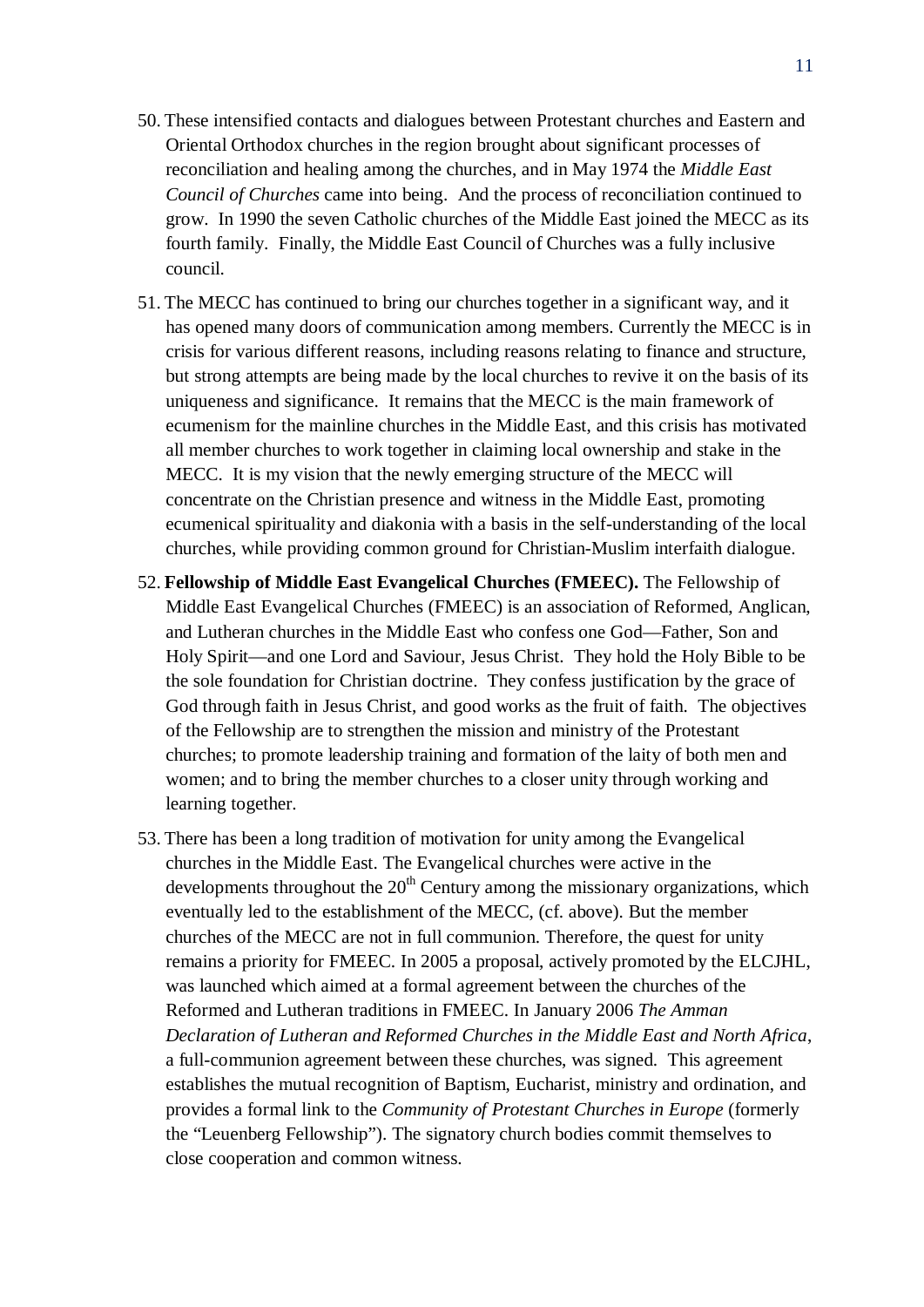- 54. **Relations between the ELCJHL and the Anglican Church**. The Anglican Diocese of Jerusalem belongs to the Province of the Episcopal Church in Jerusalem and The Middle East. The relations between the Lutheran Church and the Anglican Church have been close since the middle of the  $19<sup>th</sup>$  century. In 1841 a joint British Anglican and Prussian Evangelical bishopric was established in Jerusalem, in which the office of bishop alternated between the two churches until 1886. However, one must recognize a difference in focus between the two churches during this early period. Much of the Anglican work was derived from *the London Society for Promoting Christianity among the Jews* established in 1808. Whereas, among the German Lutherans was a strong diaconal focus in education for Arab boys and girls. When the two churches agreed to go their separate ways, Anglicans establish congregations in Jerusalem and to the north while the Lutherans worked in Jerusalem and in areas to the south. Differences between German Lutherans and Anglicans on European soil likely created barriers preventing cooperation in the Middle East. However, by the middle 1970s both the Anglican Church in Jerusalem and the ELCJHL elected Palestinian bishops leading to greater cooperation.
- 55. However, the Anglican Diocese of Jerusalem was not a signatory of the 2006 *Amman Declaration of Lutheran and Reformed Churches in the Middle East and North Africa*, although the Anglicans are an integral member of FMEEC and known as "evangelicals" in the region. This was, however, in keeping with Anglican ecumenical practice globally, whereby Anglican churches only enter into full communion with churches that have an episcopal ministry in apostolic succession. This means that, at the present time, the Anglican and the Lutheran churches do not have formal relations of full communion. This is a paradox in light of the history of the two churches. I believe the way forward is to explore how the two churches can enter into a bilateral relationship of full communion in line with *the Porvoo Common Statement*, *Called to Common Mission* or the *Waterloo Agreement*. The ELCJHL would then be in similar dual relationships with the local Anglican and Reformed churches as the Lutheran churches in Denmark, Norway, Estonia, Latvia and the ELCA in which, in practice they would act as mediating churches in the relationship between Anglican churches on the one hand and Reformed churches on the other hand.
- 56. **The importance of international dialogues for our mission**. For the churches in the Middle East the development of international relations between the different Christian World Communions to which we belong is very important. We all see ourselves as members of larger church families in which ecumenical developments among them can be a great stimulus for us locally. It is important that global ecumenical agreements are well received and supported locally. But for this to succeed, such international dialogues should not only concentrate on theological issues, but should also provide proposals and encouragement for local cooperation in mission and *diakonia*. We must also make sure that we do not continue to export our tensions to new places. One example is China. We are happy that the Word of God is being proclaimed and that the churches there are growing rapidly. Denominational differences should not lead to competition there. Rather, we would like to see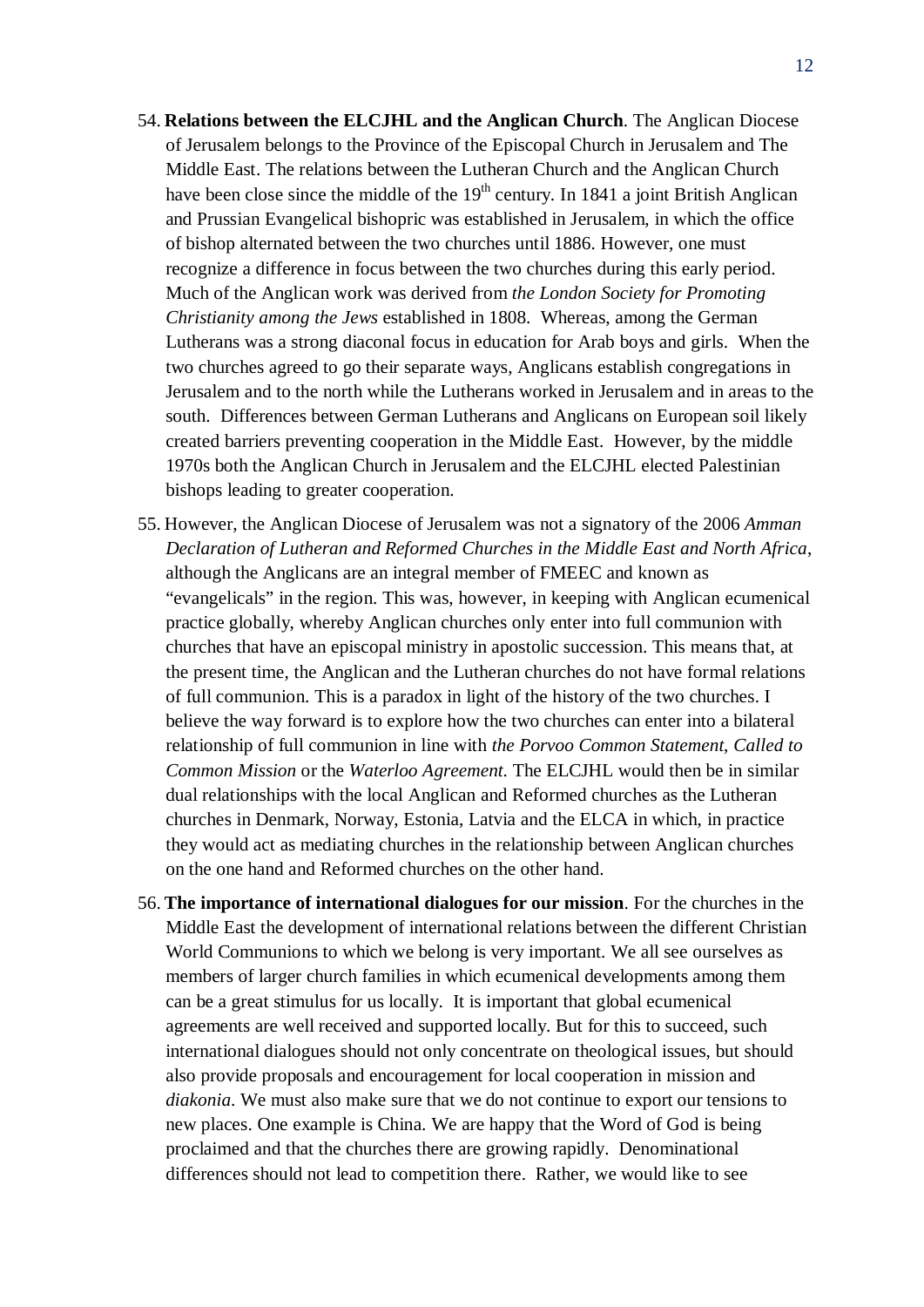cooperation, encouragement, and mutual support. If we begin competing there, we may lose the opportunity of the signs of our times. Ecumenism has always arisen out of concern for the churches' mission. So also should it continue today.

#### **CURRENT COINTINUING POINTS FOR ECUMENICAL DIALOGUE**

- 57. And yet, even with these important ecumenical partners and amidst a Christian population that is so small as ours is in the Middle East, there are still many points of ecumenical dialogue, just as there continue to be important points of ecumenical dialogue in the larger ecumenical sphere.
- 58. And, as I choose to view them as points of dialogue, rather than points of contention, I do not wish to provide answers at this time, but rather I wish to put forward continuing points for ecumenical dialogue, both local and international, that I believe deserve active and passionate dialogue for the sake of our common mission:
- 59. How can we put aside our fears of conversion and cross-ecumenical proselytism so that the bridges of ecumenical dialogue can be built strong?
- 60. How do we approach diversity, both within our own churches and within our ecumenical partnerships? In what ways can our diversity lend strength to our dialogue?
- 61. For example, can the clear policy of the LWF for the Ordination of Women become an integral point of ecumenical diversity and pluralism within our church—a point that encourages strengthened ecumenical dialogue?
- 62. How do our language choices continue to impede dialogue? And how can we work to encourage continued dialogue surrounding language choices?
- 63. For example, when mainline evangelical church bodies are rather referred to as Ecclesiastical Communities by the Vatican what are the implications? How does this affect our ongoing dialogues on the theology of Justification, sacramental theology, ministry, and the Apostolic Succession?
- 64. How can we better develop a deeper theology of Accompaniment in Accompaniment with our ecumenical partners in the Middle East and throughout the world who witness in a Muslim world?
- 65. Amidst the growing evangelistic movements in the world, how do we continue to open the doors of ecumenical dialogue?
- 66. How do we in the midst of ecumenical dialogue, at the same time, take into consideration our call to interfaith dialogue with our brothers and sisters of diverse faiths?
- 67. And, how do we actively continue to live out our call to mission, even as we work for freedom of religion in our pluralistic world?
- 68. How can we better address the growing fundamentalism within Christian churches?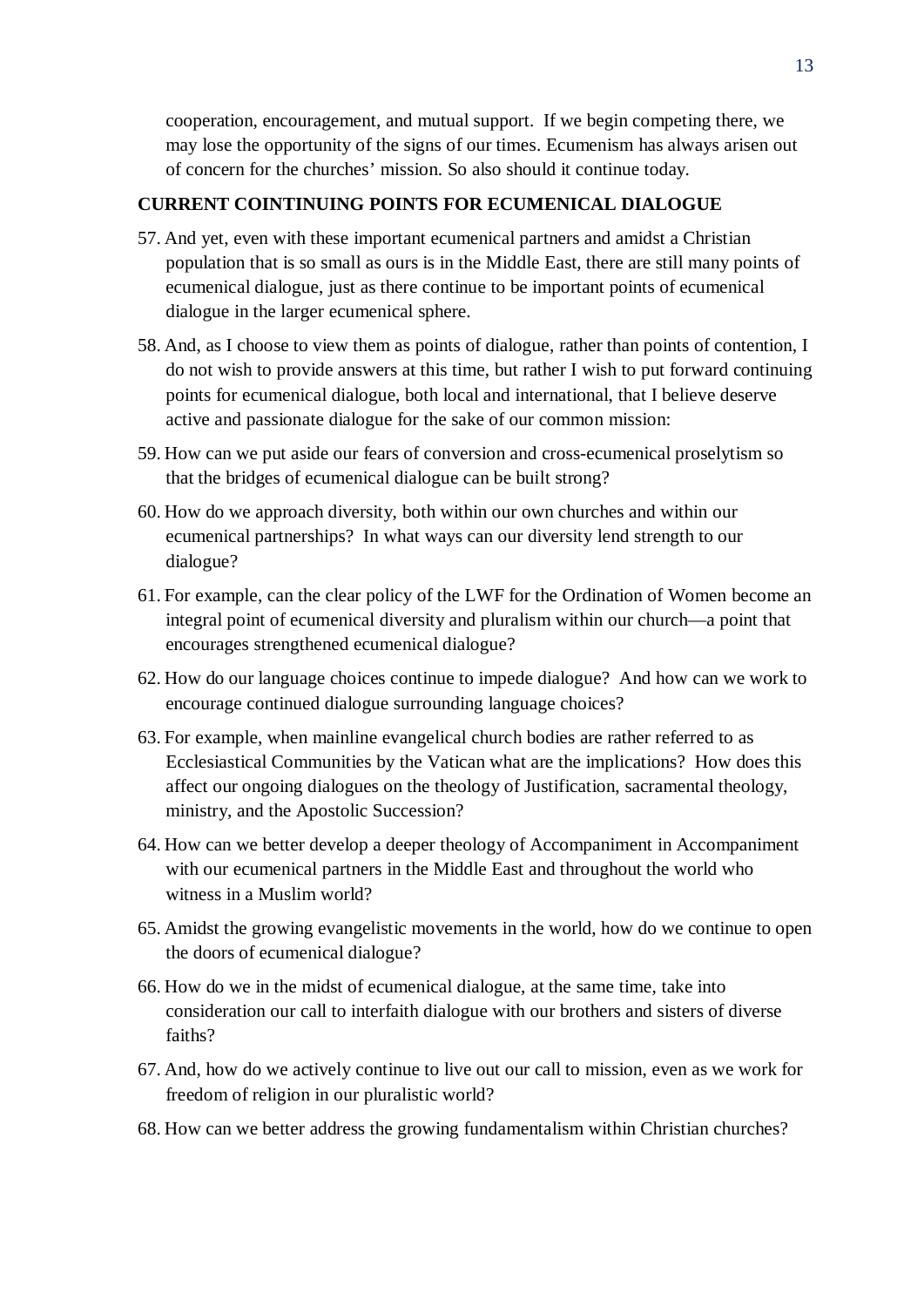- 69. How can intentional ecumenical and interfaith dialogue provide an alternate way forward to the imposed secularism that threatens to strip our world of public religion?
- 70. And, finally, amidst these questions of internal ecumenical dialogue, how can we come together—the LWF, the WCC, the Vatican, the Ecumenical Patriarch, etc.—to form a common and overarching strategy of diakonia and cooperation in our work toward the eradication of poverty, toward an end to armament, for the care of creation, as we address issues of justice and gender balance, and lend our hands in moments of great and immediate need?

#### **THE ROLE OF RELIGION IN THE MIDDLE EAST**

- 71. In any religious practice, there is always present a dialectic between scripture and tradition and the practical implication and implementation. As theology impacts life, so life impacts theology. As our world becomes increasingly global and pluralistic, the influences of practical life are expanding the religious dialectic in many parts of the world. But this pluralism has been a part of the religious dialectic of the Middle East for as long as humanity has existed, and in this unfolding religious history, issues of conflict and reconciliation have always been present.
- 72. In the Middle East we do not need dialogues in order to establish interfaith relationships. *We are a region of interfaith relationships.* But that is also the reason why we should have more interfaith dialogue! It is a paradox that even if extremist forms of religion have increasingly played a greater role in the Israeli – Palestinian conflict, established religious perspectives have rarely been taken into account in peace negotiations. In the quest for a just and enduring peace our genuine religious beliefs and our high level of mutual understanding has much to contribute.
- 73. *Rabbi David Rosen* and others have noted that the failure of the *Oslo Accords* probably has much to do with the absence of religious perspectives. If peace negotiations are to succeed in the Middle East, religion must be brought to the table. If religion is left out of the picture, the whole religious field is easily left in the hands of extremists. And that is how religion becomes more a part of the problem. I believe that religion can contribute significantly. I believe that religion can be part of the solution.
- 74. So how should we proceed in the interreligious sphere? I agree with *Imam Yahya Hendi* who says that we must in all sincerity ask ourselves the difficult question of whether our politics are consistent with the main tenets and directions of our faiths. We must be willing to be self-critical and to challenge our fellow Christians when they have adopted destructive extremist ideas.
- 75. We still have a long way to go. We need to recognize, among other things, how religious differences actually play into our ethnic interrelations. We spoke for example earlier of the role of *forgiveness*. This is a concept that is very central and well known to us as Christians. It also exists in both Judaism and Islam, but with different meanings and implications. In the two other faiths, there are certainly strong beliefs in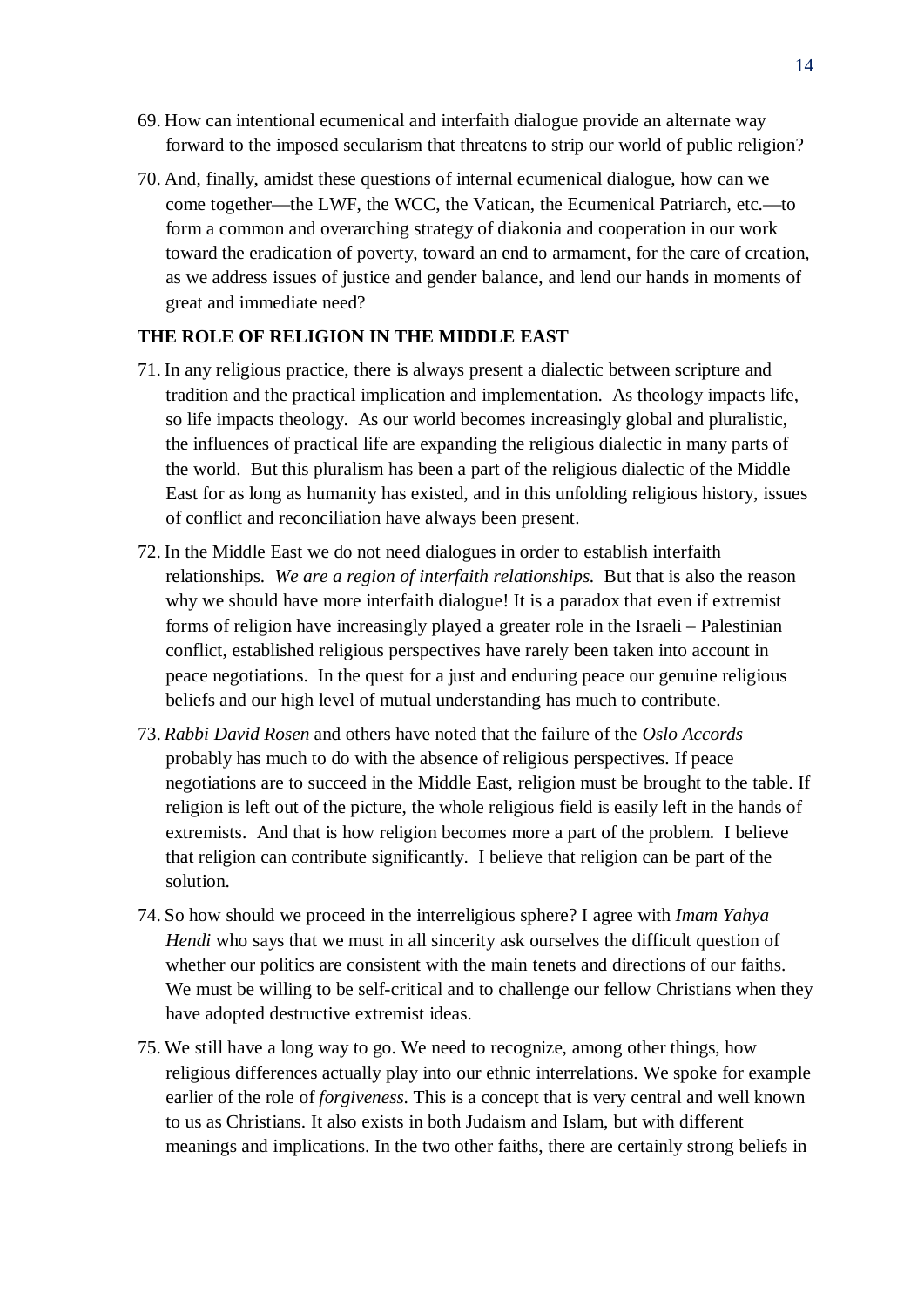God's graciousness and mercy. But in Judaism $^6$  and Islam $^7$  these beliefs do not take shape in individual or collective forgiveness as we know it in Christianity.

76. As religious leaders we face a major challenge. We face the reality that the general reputation of religion has been seriously damaged as a result of extremist abuses of faith language and faith practices. In my view, the way forward is for the three religions to discuss the common values shared between them. And a natural consequence of this would be that the three faiths open themselves up for critical selfassessment in light of the faith issues in question.

#### **MIDDLE EAST INTERFAITH INITIATIVES FOR RECONCILIATION**

- 77. It is important for me to draw your attention to three interfaith initiatives that have special importance not only for the Middle East, but also for the complex interreligious situation of the world at large.
- 78. **A Common Word Between Us and You**. The first initiative I wish to highlight is the Muslim document *A Common Word Between Us and You,* first published in September 2007. This is a theologically substantial and moving document in which 138 Muslim scholars from all Islamic countries and regions in the world express what they see as fundamental Muslim teaching and also the main common ground between Christianity and Islam. According to the statement, the most fundamental common values between Islam and Christianity, and the basis with the highest potential for future dialogue and understanding, are shared emphases on the love of God and the love of neighbor. *A Common Word* documents these shared emphases by referencing significant passages in the *Qur'an* and the Bible. Rather than engage in polemics, the signatories have adopted what they see as the traditional and mainstream Islamic position of respecting the Christian scripture and calling Christians to be more, not less, faithful to it.
- 79. As of October 2010, 71 Christian responses to *A Common Word* had been published. These responses from official church representatives and scholars together represent a very significant documentation of how Christians can speak from different vantage points to many of the same fundamental issues of faith – in Christianity, and jointly with teachings of Islam – in spite of the fact that Christian traditions are at least as diverse within the Christian family as are Muslim traditions. This process is a good example of how interfaith exchanges—a kind of dialogue—help to bring about a renewed consciousness on fundamental tenets of faith both *within* and *between* religious families.
- 80. **The World Interfaith Harmony Week**. The second initiative is the *World Interfaith Harmony Week*, proposed by King Abdullah II of Jordan and adopted by the United Nations General Assembly in October 2010 to be recognized each year in the first

<sup>&</sup>lt;sup>6</sup> On the issue of forgiveness of sins in Judaism I refer you to Rabbi David R. Blumenthal's illuminating piece "Repentance and Forgiveness" (http://www.crosscurrents.org/blumenthal.htm).

 $\frac{7}{7}$  Cf. the piece adapted from Tide of the Supernatural by Kundan Massey

<sup>(</sup>http://www.leaderu.com/isr/articles\_resources/forgivenessofsin.html).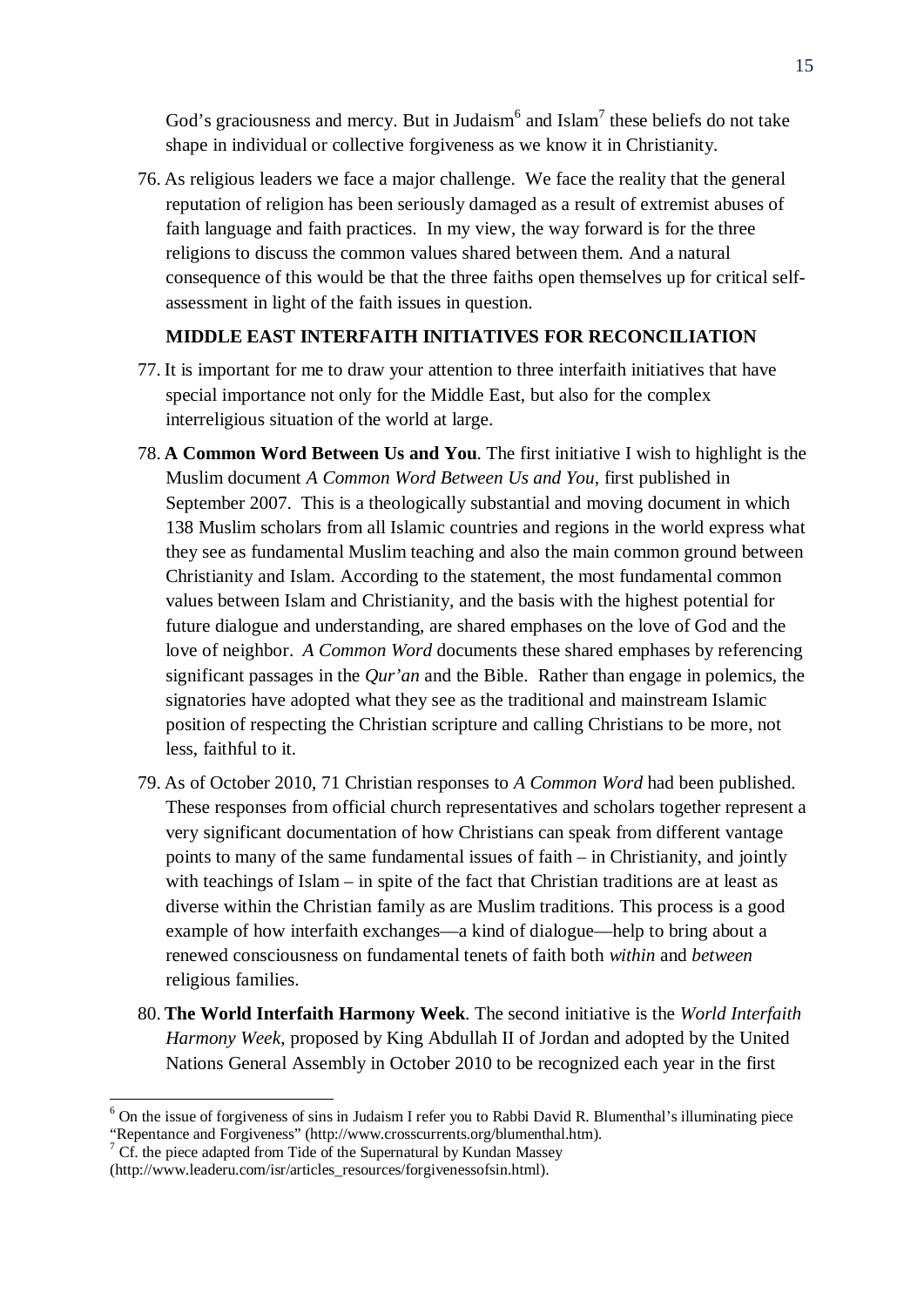week in February. When Prince Ghazi of Jordan, Special Adviser on Religious Affairs to King Abdullah, presented the initiative before the UN General Assembly, he stated: "The misuse or abuse of religions can … be a cause of world strife, whereas religions should be a great foundation for facilitating world peace. The remedy for this problem can only come from the world's religions themselves."

- **81.** I call on all the churches in the world to recognize and assign the first week of February to be the *World Interfaith Harmony Week*, in order that we may together combat all kinds of anti-Semitism, Islamophobia, Christianophobia, or Xenophobia, in order that religion will be the true source of forgiveness and reconciliation in every civilization and culture.
- 82. **Council of Religious Institutions in the Holy Land**. The third initiative I wish to highlight is the *Council of Religious Institutions in the Holy Land* (CRIHL, http://www.crihl.org), established in 2005. For several decades there have been a number of attempts to bring together a three-way discussion of Jews, Muslims and Christians. We are now seeing some success. The council gathers together distinguished leaders of all three religions into one forum. These include The Chief Rabbinate of Israel (including both Ashkenazi and Sephardic Chief Rabbis), the Heads of the Local Churches of the Holy Land (including also the Lutheran church), the Ministry of Islamic Waqf at the Palestinian Authority, and the Islamic Shariah Courts of the Palestinian Authority. And, to assist as facilitator and convener, we are thankful to the Church of Norway for sending the Rev. Dr. and Canon Trond Bakkevig. Taking into consideration the volatile political situation, I consider this council to be a modern miracle of our Lord.
- 83. This council's mission statement shows its foundation in the core values of love of God and love of neighbour. It says:
	- "As religious leaders of different faiths, who share the conviction in the one Creator, Lord of the Universe; we believe that the essence of religion is to worship G-d and respect the life and dignity of all human beings, regardless of religion, nationality and gender."
- 84. The mission statement also shows that the commitment of these leaders goes beyond the mere theoretical and moves into the realm of action:
	- "We accordingly commit ourselves to use our positions and good offices, to advance these sacred values, to prevent religion from being used as a source of conflict, and to promote mutual respect, a just and comprehensive peace and reconciliation between people of all faiths in the Holy Land and worldwide."
- 85. In particular the council has undertaken three initiatives. The first initiative is in media monitoring. Whenever derogatory and inciting statements by religious leaders are identified in the mainstream media, they are brought to the council for evaluation and, when necessary, for a response. Sometimes concerns are handled in a discreet, private way, and at other times public responses are made, depending upon the case. Members